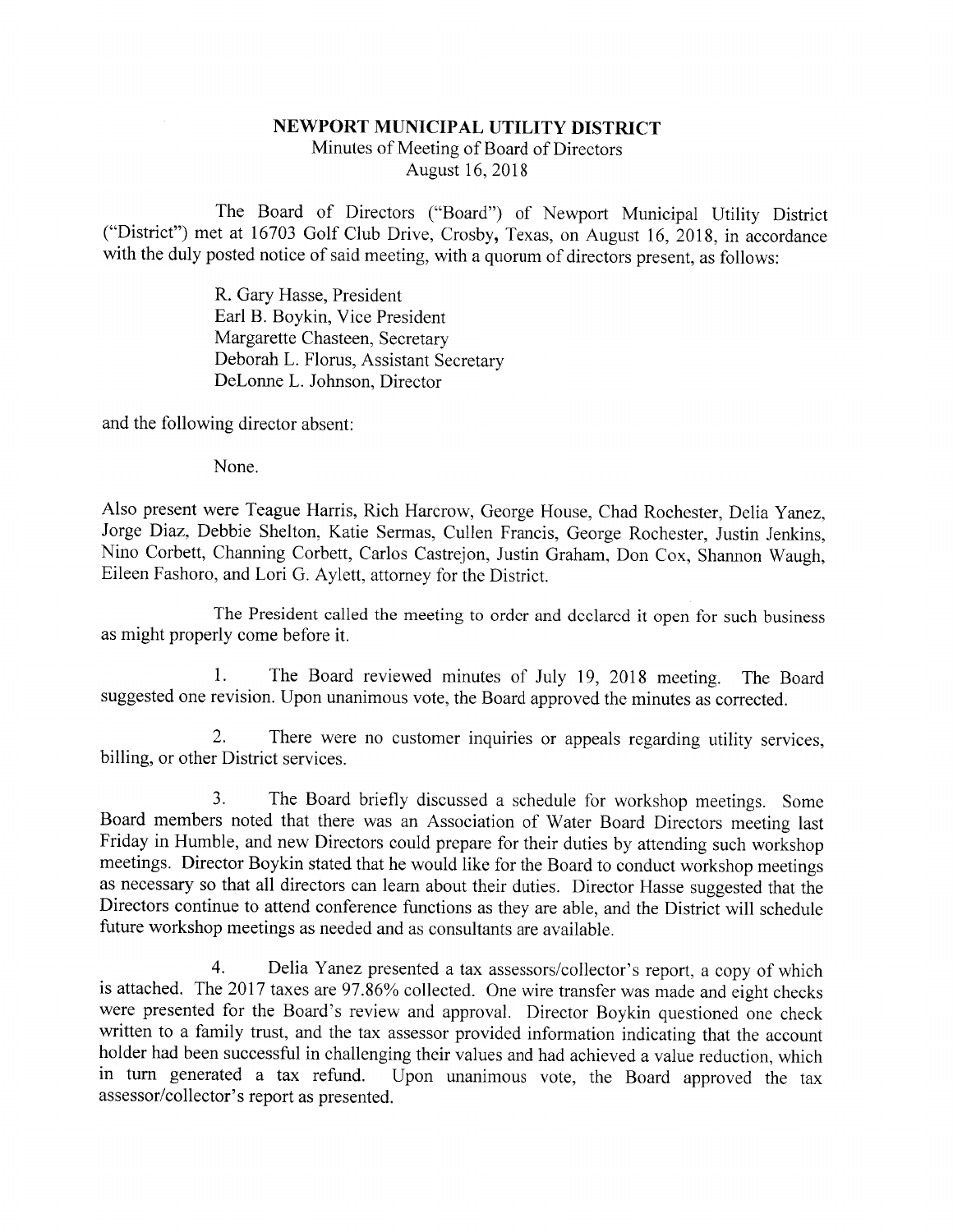5. Jorge Diaz presented a bookkeeper's report, a copy of which is attached.<br>The District received extraordinary revenues of \$23,778.35 due to a FEMA reimbursement and \$450,000 for a portion of the non-taxable entity tap fe unanimous vote, the Board approved the bookkeeper's report as presented and authorized payment of checks listed thereon.

6. The Board reviewed the operations and billing and collections report, a copy of which is attached. The District's water accountability stood at 96%, while the District produced 31.301 million gallons of groundwater and 4.392 million gallons of surface water. The operator reviewed in some detail the repairs performed at various District facilities.

At the wastewater treatment plant, the District reported one peak flow violation on July 4, 2018, and the District experienced 11.1 inches of rainfall. The operators discussed repairs performed and pending at the wastewater treatment plant. Director Hasse asked about the pump at the Dunes lift station, and the operator reported that it has been deragged twice and repairs are pending.

The operator presented a smoke testing report for Newport Sections 3 and 5. It appears that the District will have enough evidence to demonstrate that some damages were done to the sanitary sewer collection system as result of Hurricane Harvey, and the operator will continue to pursue FEMA claims on provable damages.

Director Johnson noted that a customer on social media had implied that they have had repeated sewer backups due to a problem with the District's lines. Rich Harcrow stated that the District does investigate sewer backups. If the District lines are the problem, the District makes immediate repairs. The District also has a policy to reimburse customer plumbing expenses, when those expenses are proven to be attributable to a problem in the District's sewer lines.

The Board reviewed the billing and collections report. Total current billing was \$319,120.28, while total current payments were \$229,477.92. The 30 day arears were \$22,938.27. Deposits in house totaled \$510,867.50.

The Board next reviewed the report of Aggressive Waste regarding pick-ups. There was one missed pick-up, and twelve yellow tags were issued for non-compliant heavy trash.

The operator provided information regarding their detailed response to requests for information from customer Dusek. The customer had attended the prior month's Board meeting. The operator provided her with a detailed water usage log, monthly usage graphs and related documents. Also in response to her request, the operator conducted a meter test, and the customer's meter is accurate.

The operator reported that the District had received an additional check from the insurance company for a water well claim made in May. The insurance denied a portion of the claim, applied the deductible, and paid the balance. The operator reported that the balance due from FEMA for reimbursement for Hurricane related damages is approximately \$348,000. Upon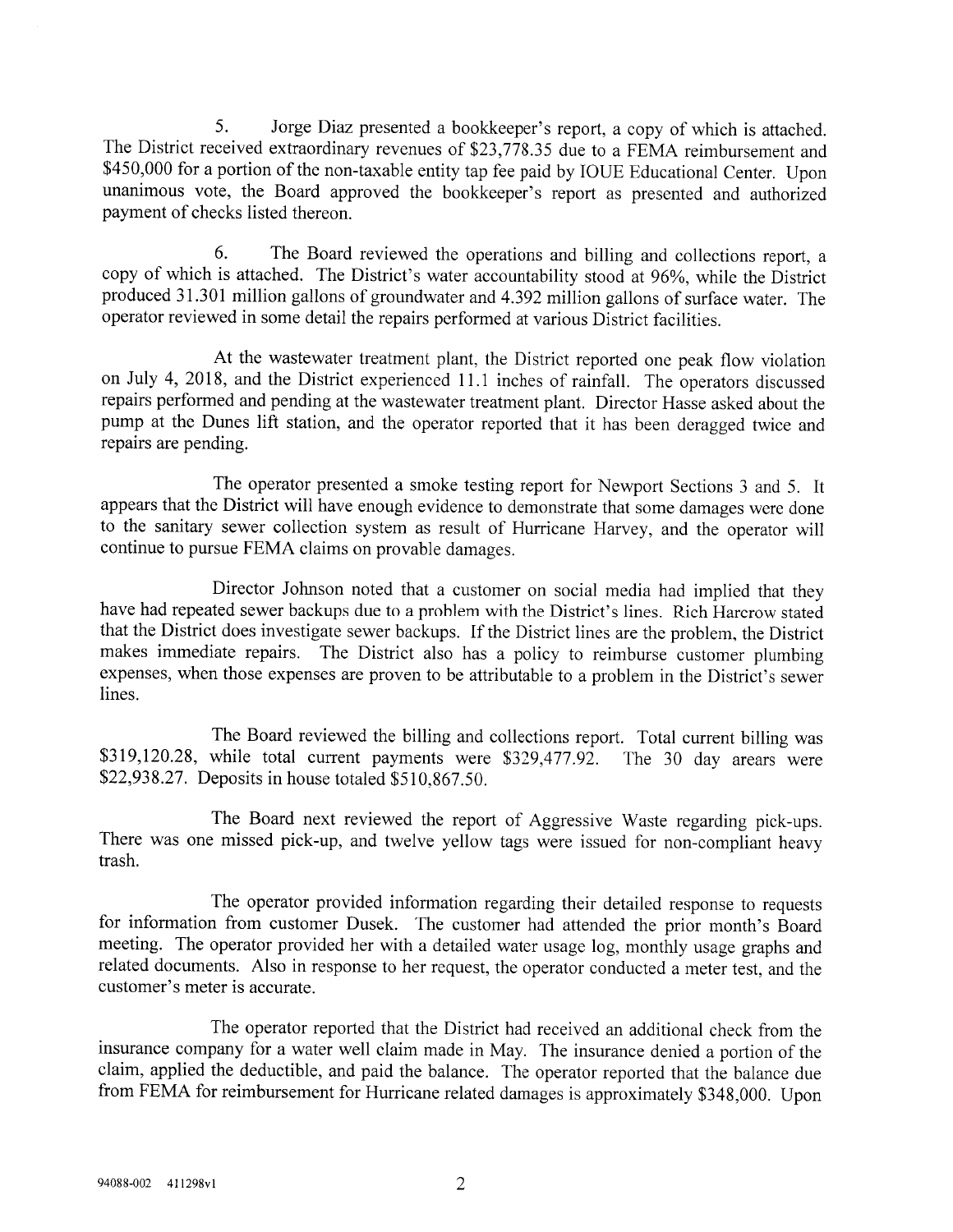unanimous, vote the Board approved the operations and billings and collections reports as presented.

7. The operator presented the report on the parks and recreational facilities. The operator reported on the special events that have been conducted. The new button to operate the splash pad has been received, and the operator will take the splash pad out of service on the first day of school to replace the button. The operator took action to remove some personal property that had been placed on the District's park property by neighboring owners or inhabitants of the Veach tract. Upon unanimous vote, the Board approved the parks and recreational report as presented.

8. Teague Harris presented an engineer's report, a copy of which is attached.<br>The engineer discussed the chlorine dioxide pilot study. The engineer has requested a proposal from Evoqua and anticipates that the cost will not exceed  $$30,000$ . The engineer has also contacted the TCEQ to determine whether the District will have to get approval to change the form of disinfection before performing the pilot study. Upon unanimous vote, the Board approved the pilot study not to exceed \$30,000.

Mr. Harris met with Dan Pearce, a local representative for the Lakewood Corporation, to discuss a possible purchase of land for a forebay at the surface water plant. They asked that Newport send a formal request for the property and the acreage needed.

On the tank recoating at Water Plant No. 1 and surface water treatment plant, David Kasper has reported to Teague Harris that the contractor has one remaining punch list item<br>to complete. Then the final pay application will be processed. At Water Plant No. 1, the operator has been coordinating with various contractors for the emergency generator installation<br>and transfer switch. Everything has been brought up to code according to CenterPoint, and the generator is scheduled to be installed on August 28, 2018.

At Water Plant No. 1, the operator took water samples to Water Systems Engineering to run a chemical and bacteriological profile related to taste and odors. They will recommend a specific well treatment program based on the results, which are anticipated to be received in two to three weeks.

At Water Well No. 2, the operators had an initial conversation with the SJRA canal operators regarding obtaining an easement to construct a well collection line from Well No. 2 to the service water treatment plant. The SJRA requested that IDS send correspondence to their engineer describing the project and the well line collection route. The Water Well No. 2 rehabilitation is on hold pending the results of the well collection line easement. David Kasper has requested that Aquametric revise its final pay application for the water meter replacement project, pending the operator's final measured quantities. With regard to the North Diamondhead 16-inch water line project, the engineer held a pre-construction meeting, and a notice to proceed was issued effective August 13, 2018.

The engineer discussed the wastewater treatment plant FEMA mitigation plan. The engineer plans to finish their conceptual report on August 20, 2018 and will present it to FEMA at their status meeting on August 21, 2018. The engineer has reviewed pre and post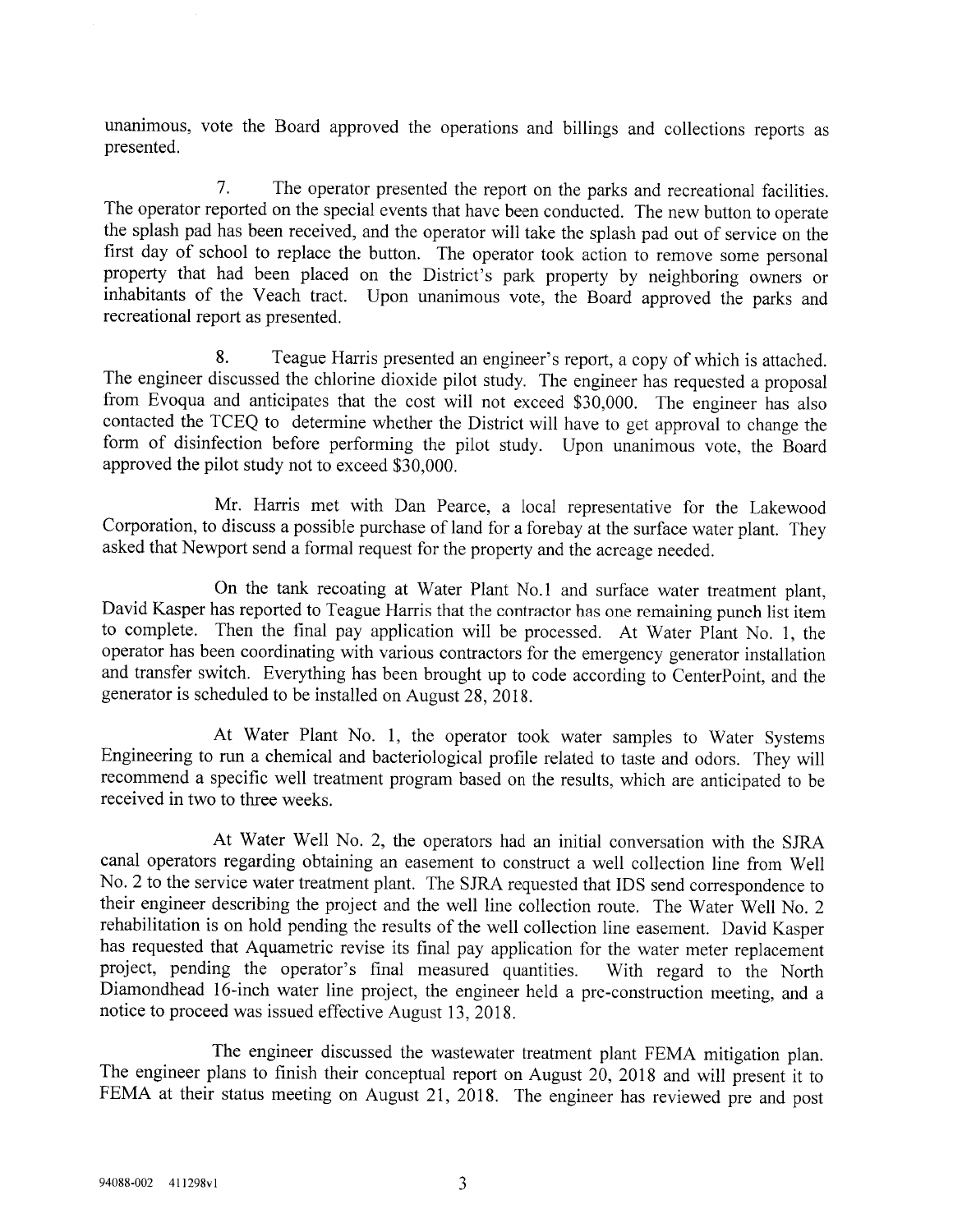Harvey sanitary sewer inspection videos and has identified several areas in which there is clear evidence that Harvey damaged the sanitary sewer systems. Director Chasteen questioned the engineer on whether the Harris Coun for the wastewater treatment plant berm and facilities from Jones and Carter. The engineer also coordinated with the operator to make comments on the draft waste discharge permit. A revised draft has been received, and the operator and engineer will review.

The engineer next reported on development and utility service matters. He met with representatives of Lennar to go over their pending projects. He recommended that the Board concur with the advertisement for bids for Newport Section 7 Replat 1 water, sewer and drainage, and the Board concurred. In response to a question from the Board, the engineer noted that the Section 7 Replat would result in a total home count of 98 for Replats 1 and 3. The engineer also issued a plat release letter for Newport Section 4 Partial Replat 2 and 3, with three and six lots respectively. Upon unanimous vote, the engineer's report was approved as presented.

9. The Board discussed developers' reports. Chad Rochester reported on the status of Newport Section 9. The irrigation company will be wrapping up next week. Mr. Rochester requested concurrence of the Board with solicitation of bids for two projects, once the detention pond issue has been resolved.

Carl Castrejon addressed the Board regarding development by Lennar. The developer intends to begin building homes soon in Section 8 Partial Replat 3. In Section 7, the developer is wrapping up clearing. They plan to use detention excavation to fill the lots. In Section 7 Replat 1, bids will be received on August 30, 2018, and the developer is hoping to have lots on the ground by December. The developer has had 26 sales year to date.

Nino Corbett discussed the status of his development. He stated that he was happy to be working with Teague Harris on the projects. Newport Court is complete. There were 68 total lots, and 24 are left to be built. In the Defined Area, the master drainage plan has been submitted. The developer hopes to have lots on the ground in the Defined Area by late next year.

Eileen Fasharo reported on the status on the Rampart's development. Rampart sold 74 lots in Section 7 to Lennar. These will be replatted into 80 lots. Upon unanimous vote, the Board approved the developers' reports as presented.

10. The Board discussed the District's website design. Shannon Waugh of Off Cinco showed the Board members the proposed website. The Board suggested certain revisions to the site. The attorney will review the legal requirements of the website, in the hopes that the website can go live by September 1, 2018.

11. The Board briefly discussed a memorandum for consideration of requests to use District property. Lori Aylett presented a draft of considerations for the board to review. She noted that the District was not obligated to honor any request to use its land. The District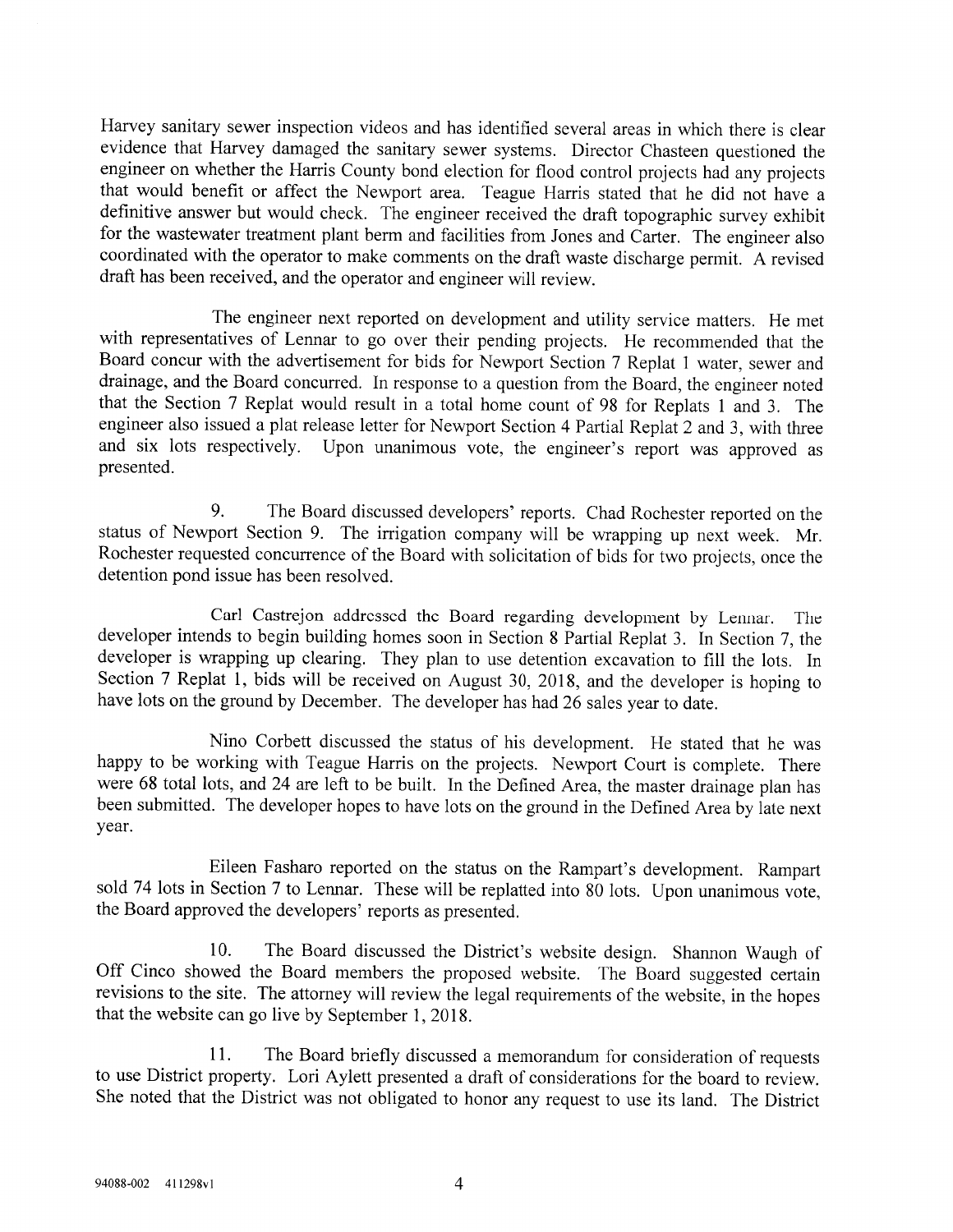owns property for water supply, wastewater treatment, storm drainage and parks. She gave a brief summary of state law that allows the sale, abandonment or release of its land or any interest in land to third parties. She n

12. The Board considered an amendment to its garbage contract with Aggressive Waste. The new provisions of the contract will go into place on October 1, 2018. The contract reflected changes that the Board had previously di

13. The Board discussed revisions to the District's Rate Order and Rate Schedule. The attorney noted she had made some proposed revisions to the Rate Order to account for the corresponding changes in garbage collection. The Board also agreed that it would be appropriate to change the irrigatio

14. 14. The Board agreed to table the presentation from Community Bank on payment options.

15. The attorney briefly reported on the status of the District's \$4,225,000 Unlimited Tax Bonds. The Bonds have been approved by the Attorney General of Texas, and the closing is scheduled for next Tuesday.

16. Justin Jenkins presented on Agreed-Upon Procedures Report for the District's \$4,225,000 Unlimited Tax Bond Series 2018. Mr. Jenkins noted that he had reviewed canceled checks and pay estimates to support reimbursement to developer, Lennar Homes of Texas Land and Construction, Ltd. The conclusion of the report is that the District owes reimbursement to the developer of \$1,993,275 Report and authorized distribution of reimbursement proceeds to the developer in accordance with the report.

17. There was presented the attached amendment to Statement of Directors following issuance of Series 2018 Unlimited Tax Bonds. The attorney noted that the amendment is filed in the real property records of Harris County a rate is. Because the District has issued more bonds, the statement must be amended. Upon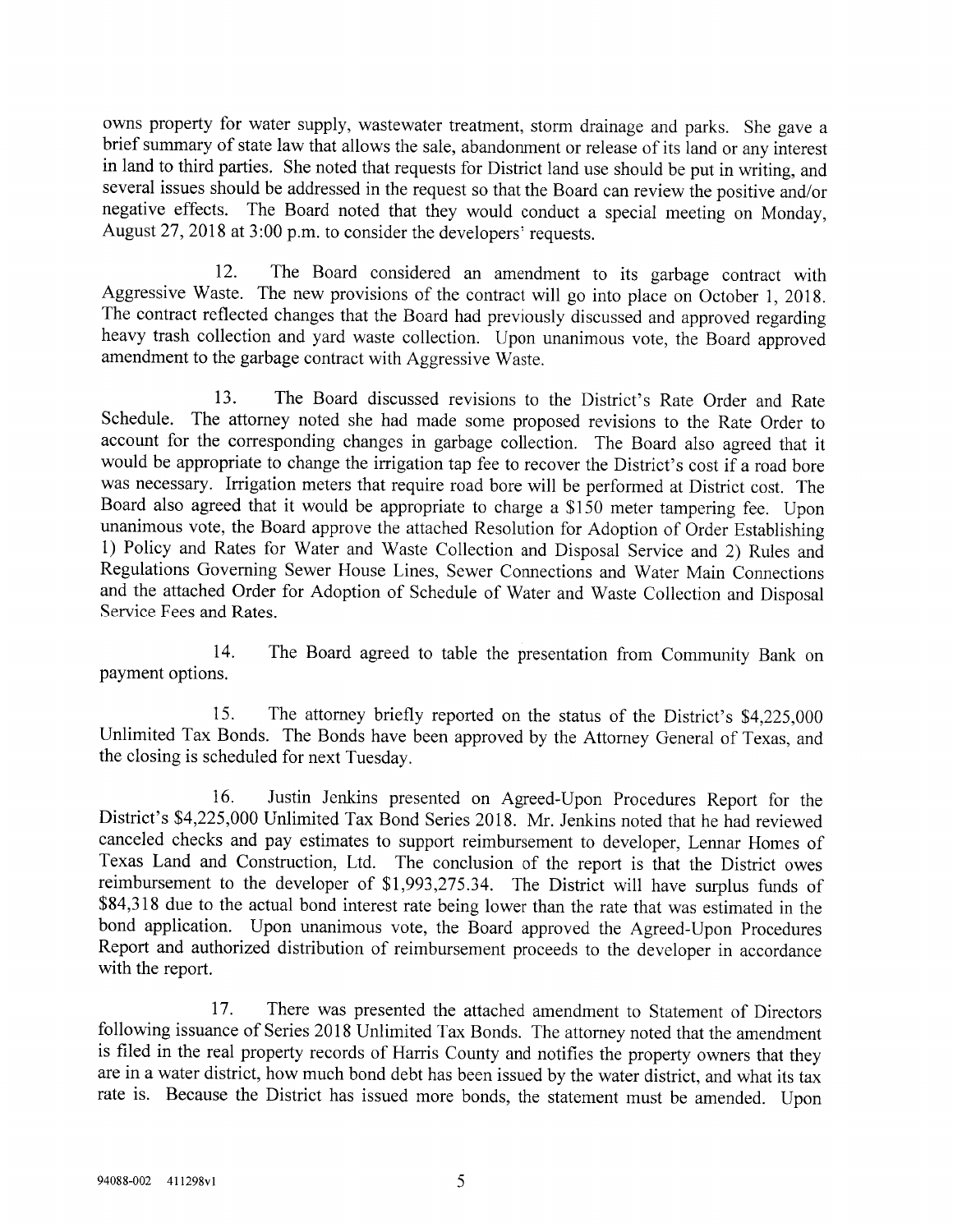unanimous vote, the Board approved the amendment to the Statement of Directors and authorized its execution by all Directors that were present.

18. The Board returned to the discussion of the audit. Director Boykin expressed concern about the material weakness that was pointed out in the District's latest annual audit. The auditor explained that this disclosure is made in virtually every water district audit. Because the current accounting principles, the auditor is required to report the material weakness. The material weakness noted is that the District's management has not engaged an auditor to prepare the District's financial statements. Instead the District's bookkeeper prepares the financial statements, and the auditor may make certain adjustments to those financial statements. Most water districts in the state accept this disclosure and take no action to remedy the material weakness. The only way this disclosure can be removed from the District's report is for the District to hire a second auditor to prepare the District's financial statements. Most water districts have not elected to spend the extra money to hire a second auditor.

19. Lori Aylett reported on a proposal from IUOE Educational Center for payment of the non-taxable tap fee. The Union has secured a temporary tax exemption for the years 2017 and 2018, and the Union has already paid the District \$225,000 per year for the two years in which the temporary exemption has been received. The Union is seeking a permanent tax exemption, and if it is received, the Union will owe the balance of the non-taxable entity tap fee. The Union is prepared to offer the District an irrevocable letter of credit that the District can use to draw upon to pay the balance of the non-taxable entity tap fee when the permanent exemption is granted. In exchange, the Union would like to secure the exact amount of the nontaxable entity tap fee. The tap fee is computed based upon the outstanding debt of the District. Because the District will be issuing a new series of bonds when the closing occurs next Tuesday, the District will be extending its bond debt from the year 2039 to the year 2041. The attorney recommended that the District authorize her to negotiate the terms of a letter of credit agreement for payment of the tap fee, with the amount calculated based upon the District's debt through the year 2039. Upon motion made by Director Boykin, seconded by Director Chasteen, the Board vote with a vote of 4-1, with Director Johnson opposing, to authorize the attorney to negotiate a letter of credit agreement for non-taxable tap fees through the tax year 2039.

20. The Board reviewed a option and ground lease agreement with Crown Castle. The attorney noted that Crown Castle had agreed to the District's terms for extension of the cell phone tower lease at the sewage treatment plant from 2022 to 2046. Upon unanimous vote, the Board approved the option agreement with T-Mobile as presented.

21. The Board discussed the fence installation along the District's property line. The operator noted that a neighboring property owner was beginning to encroach upon District park property again, and this has been a recurring problem. The Board discussed whether a fence should be installed on the boundary line. The Board tabled action on the matter until the District's could review the situation on the ground.

22. The Board briefly discussed the groundwater projections and credits with MUD 525. Director Hasse noted that he had spoken with Johnson Development and they are very interested in discussing the possibility of a sewage agreement with the District. The attorney noted that MUD 525 had not been paying the amounts owed under the groundwater